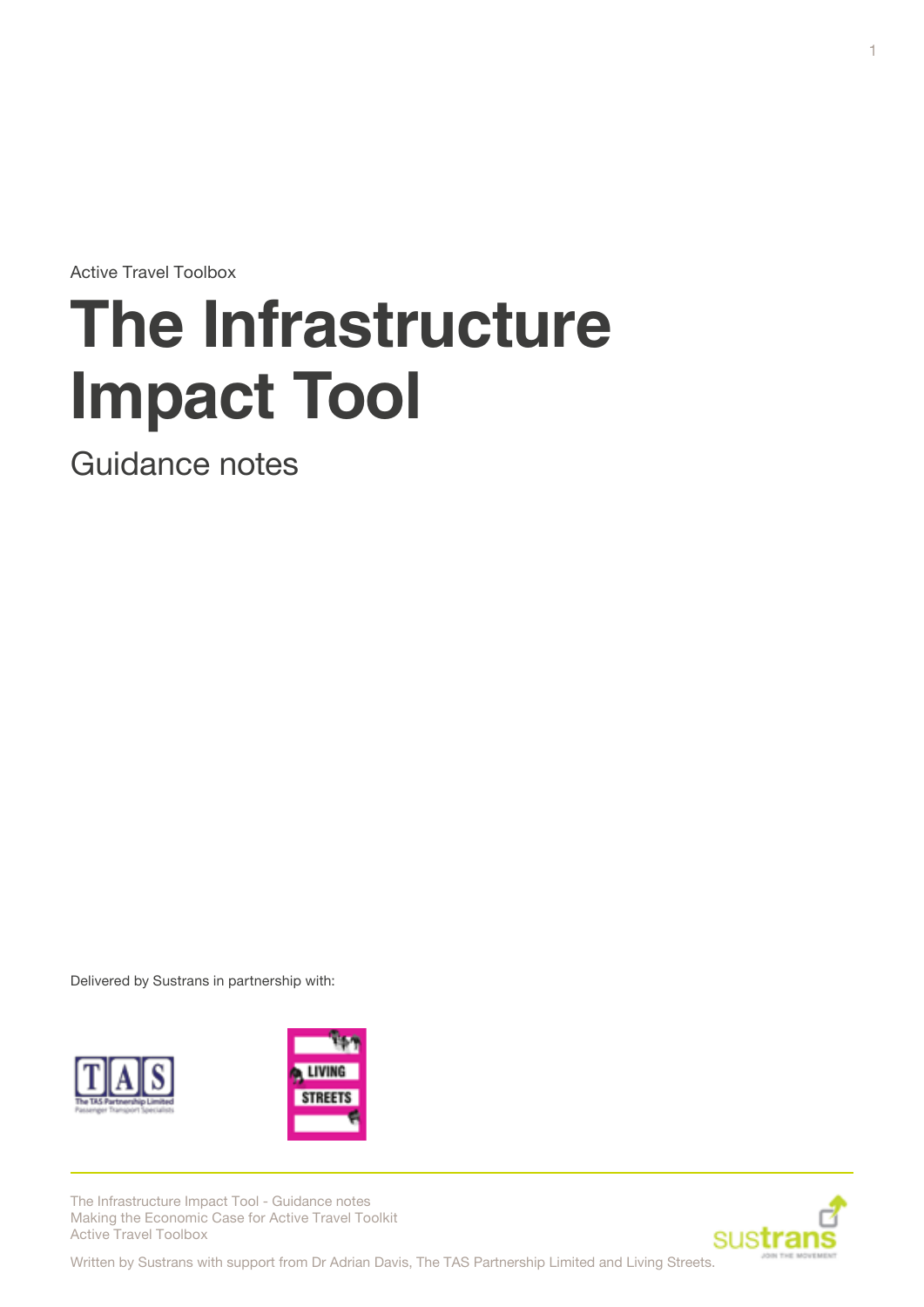# **About Sustrans**

Sustrans is the charity making it easier for people to walk and cycle.

We are engineers and educators, experts and advocates. We connect people and places, create liveable neighbourhoods, transform the school run and a deliver a happier, healthier commute.

Sustrans works in partnership, bringing people together to find the right solutions. We make the case for walking and cycling by using robust evidence and showing what can be done.

We are grounded in communities and believe that grassroots support combined with political leadership drives real change, fast.

Join us on our journey. www.sustrans.org.uk

Head Office **Sustrans** 2 Cathedral Square College Green Bristol BS1 5DD

© Sustrans 2017 Registered Charity No. 326550 (England and Wales) SC039263 (Scotland) VAT Registration No. 416740656

## **Table of contents**

**03 [Introduction](#page-2-0)**

#### **04 [Inputs](#page-3-0)**

- **04** [Pre-intervention annual usage](#page-3-0)
- **05** [Intervention type](#page-4-0)
- **05** [Urban classification of location](#page-4-0)
- **06** [Proportion of leisure users](#page-5-0)

#### **07 [Outputs](#page-6-0)**

- **07** [Usage](#page-6-0)
- **07** [Mode shift](#page-6-0)
- **08 [Conclusion](#page-7-0)**

The Infrastructure Impact Tool - Guidance notes Making the Economic Case for Active Travel Toolkit Active Travel Toolbox



Written by Sustrans with support from Dr Adrian Davis, The TAS Partnership Limited and Living Streets.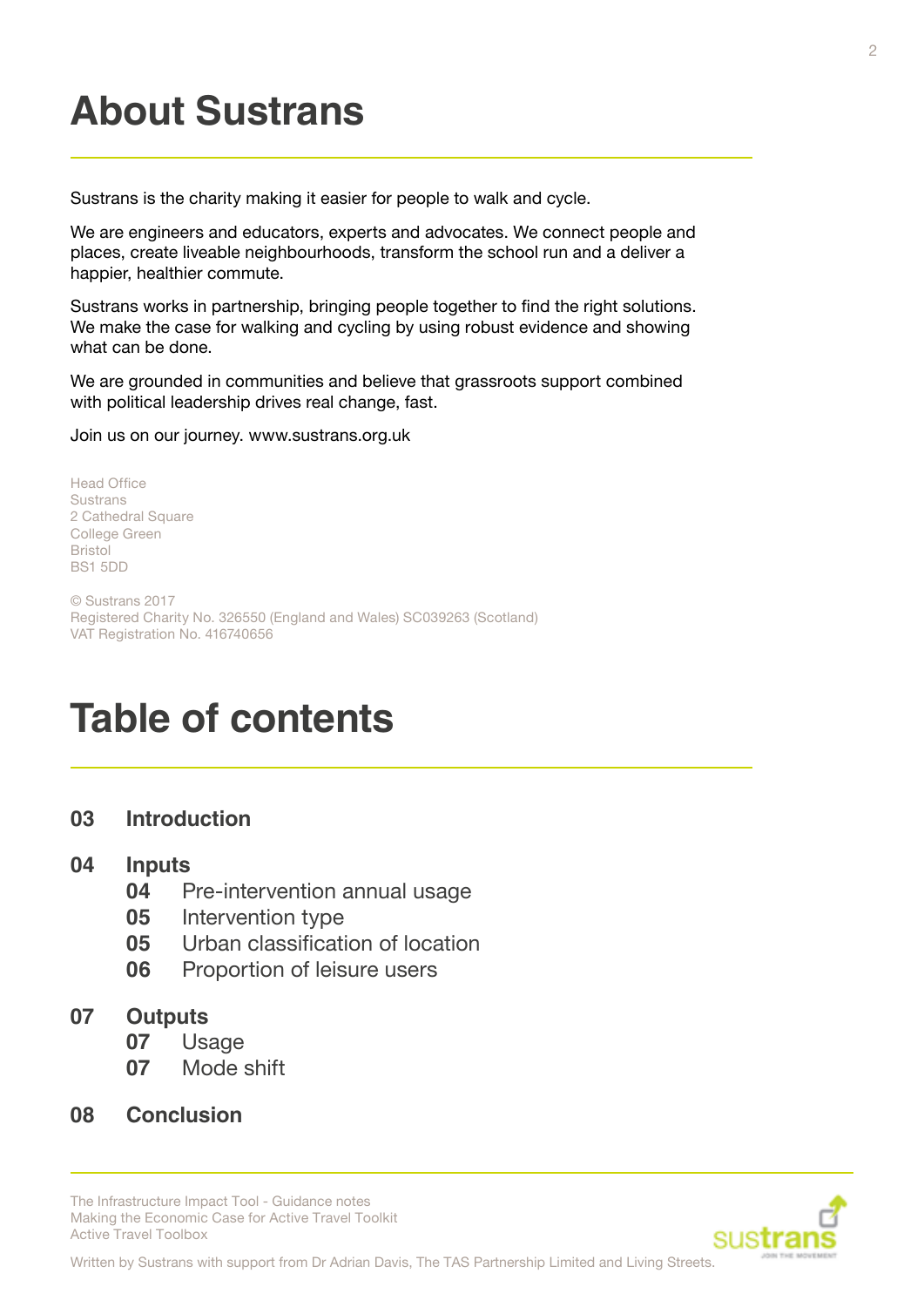# <span id="page-2-0"></span>**1. Introduction**

This document provides guidance on how to use Sustrans' Infrastructure Impact Tool (IIT). The IIT estimates the impact, primarily in terms of increases in the number of cycle trips, of investments in specific types of cycling infrastructure.

It uses data from a range of previous interventions to develop a category model for different types of infrastructure, calculating the typical impact of those interventions<sup>1</sup>. This document details the inputs required by the tool, and explains the resulting outputs.

It should be noted from the outset that this tool does not attempt to provide a definitive measure of the impact of an intervention. It should be used as part of a range of sources for forecasting the impact of a proposed intervention and should have appropriate sensitivity testing applied to the outputs. The tool does not make any attempt to identify the extent of displacement from alternative routes so this should be considered when reporting the results. It is also important to note that the IIT does not take into consideration pedestrian usage and should not be used for this purpose.

Where appropriate optimism bias has been accounted for by using conservative assumptions.

The Infrastructure Impact Tool - Guidance notes Making the Economic Case for Active Travel Toolkit Active Travel Toolbox



<sup>1.</sup> The data has been collected from interventions making up the Connect2 (funded by Big Lottery), Linking Communities (2012/13 and 2013/14) (funded by the Department for Transport) and Cycle Safety Fund (funded by the Department for Transport) programmes of investment, totalling 112 separate interventions. Automatic cycle counters and manual counts were used to determine the level of usage while Route User Intercept Surveys (RUIS) were used to collect data on the user profiles.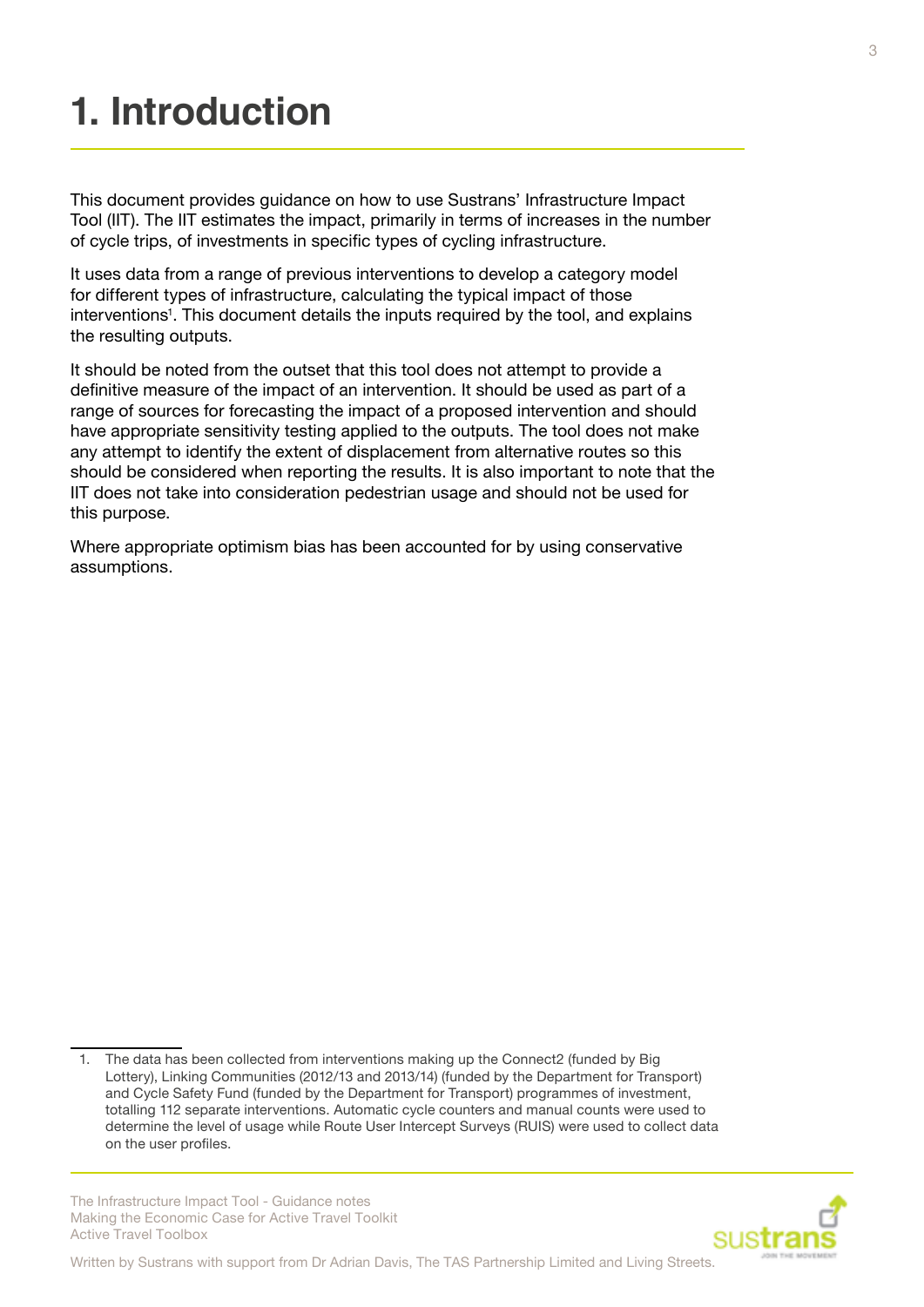# <span id="page-3-0"></span>**2. Inputs**

There are four inputs required for the IIT (Figure 2-1). The sections below explain each of these in turn.



*Figure 2-1 Model inputs*

#### 2.1 Pre-intervention annual usage

This input is a measure of the level of cycling at the intervention location prior to the intervention. Continuous counts from automatic cycle counters (ACC) are the most robust source of this data, but annualised estimates calculated from temporary counts can also be used. In all cases the data must be presented as the total number of trips taking place each year.

Estimating pre-intervention usage is more complicated when the intervention involves creating a new route that was not previously available (e.g. locations where a new bridge is being installed). In these case there is no pre-intervention usage so the IIT is unable to estimate a proportional increase in usage following the installation of the infrastructure.

In these situations the most robust approach is to estimate the number of existing cycling trips that would have used the proposed infrastructure were it in place. In effect, this is estimating the number of trips that would be displaced from existing routes onto the new infrastructure. This approach is used as this type of intervention is likely to be considered only in scenarios where comprehensive displacement to the new infrastructure is expected.

This approach to estimating pre-intervention usage can be done using a variety of methods. A GIS approach using network routing and some form of origin/destination data is recommended. In cases where this is not possible, a best estimate approach using data from nearby routes might be appropriate as long as it is supported by a clear explanation of the assumptions made.

The Infrastructure Impact Tool - Guidance notes Making the Economic Case for Active Travel Toolkit Active Travel Toolbox

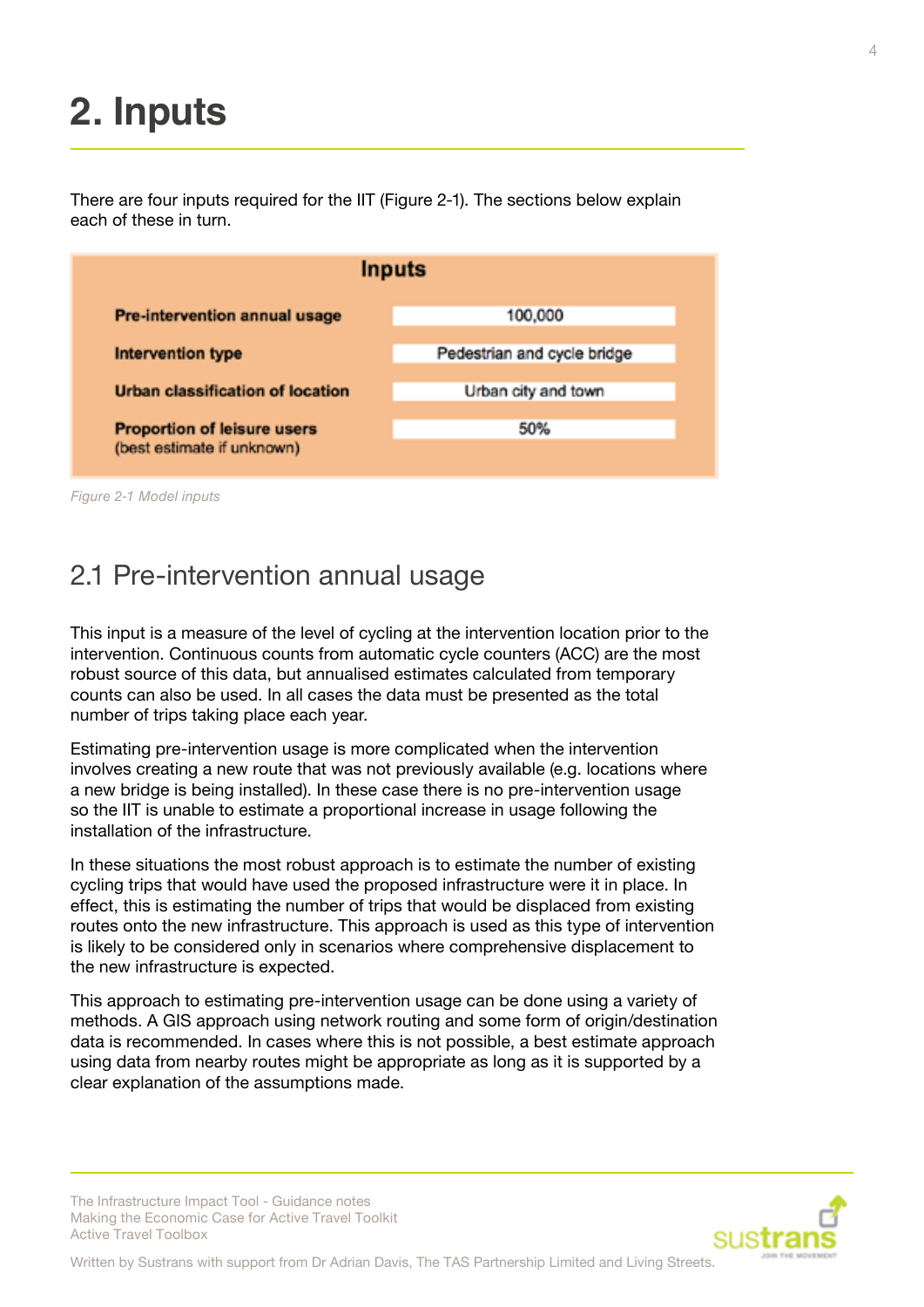### <span id="page-4-0"></span>2.2 Intervention type

Sustrans' experience indicates that different types of infrastructure interventions have an influence on the number of trips likely to be achieved from investment. Four intervention categories are included in the tool:

- Cycle and pedestrian tracks
- Pedestrian and cycle bridge
- On-road cycle lanes
- Other intervention types

Although more categories would be possible, most interventions can be characterised according to these categories. Interventions that feature multiple types of infrastructure should be categorised according to the main element of the proposed intervention.

### 2.3 Urban classification of location

To simulate the level of demand for active travel, the IIT groups intervention according to the urban/rural classification of the scheme location. The urban classification used in the tool is based on the Office of National Statistics 2011 rural/ urban classification for Lower Super Output Areas (LSOA) in England and Wales<sup>2</sup>. However, because of the relatively small number of LSOAs in some categories, the IIT combines some of the groups (Table 2-1).

#### **Table 2-1 Rural/urban classification of LSOAs in England and Wales (2011)**

| <b>Class</b> | <b>ONS classification</b>                 | <b>IIT classification</b>           |  |
|--------------|-------------------------------------------|-------------------------------------|--|
| Urban        | <b>Major Conurbation</b>                  | Urban conurbation (major and minor) |  |
|              | <b>Minor Conurbation</b>                  |                                     |  |
|              | City and Town                             |                                     |  |
|              | City and Town in a Sparse Setting         | Urban city and town                 |  |
| Rural        | Town and Fringe                           | All rural                           |  |
|              | Town and Fringe in a Sparse Setting       |                                     |  |
|              | Village and Dispersed                     |                                     |  |
|              | Village and Dispersed in a Sparse Setting |                                     |  |

Different urban/rural classification systems are in use in Scotland and Northern Ireland. In these cases, the equivalences shown in tables 2-2 and 2-3 should be used.

The Infrastructure Impact Tool - Guidance notes Making the Economic Case for Active Travel Toolkit Active Travel Toolbox



<sup>2.</sup> http://webarchive.nationalarchives.gov.uk/20160105160709/http://www.ons.gov.uk/ons/guidemethod/geography/products/area-classi cations/2011-rural-urban/index.html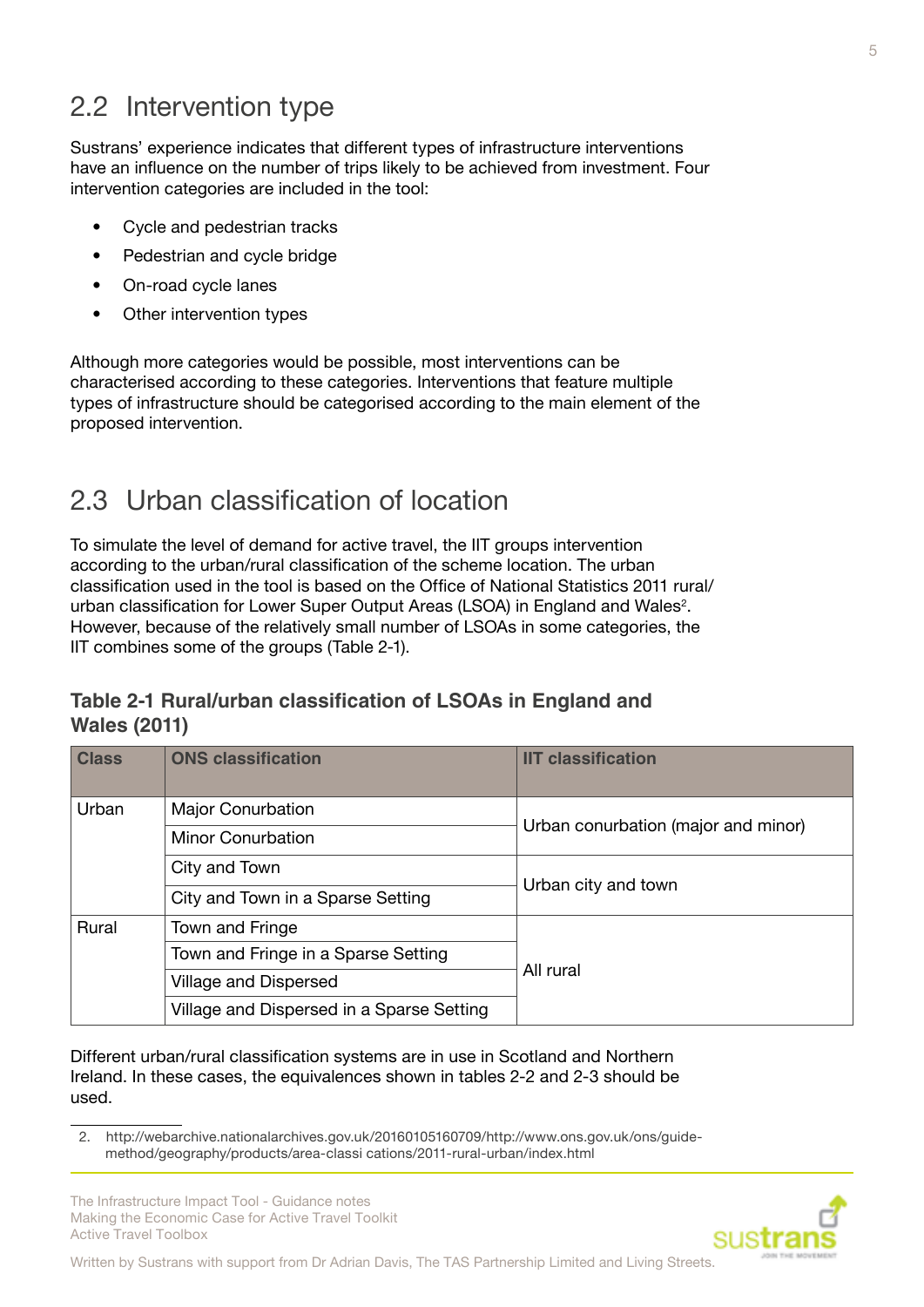#### <span id="page-5-0"></span>**Table 2-2 Scottish Government 8 fold Urban Rural Classification (2013-14)**

| Label          | <b>Name</b>               | <b>Equivalent IIT classification</b> |  |
|----------------|---------------------------|--------------------------------------|--|
|                | Large Urban Areas         | Urban conurbation (major and minor)  |  |
| $\overline{2}$ | <b>Other Urban Areas</b>  |                                      |  |
| 3              | Accessible Small Towns    |                                      |  |
| 4              | <b>Remote Small Towns</b> | Urban city and town                  |  |
| 5              | Very Remote Small Towns   |                                      |  |
| 6              | Accessible Rural Areas    |                                      |  |
| 7              | <b>Remote Rural Areas</b> | All rural                            |  |
| 8              | Very Remote Rural Areas   |                                      |  |

*Source: http://www.gov.scot/Topics/Statistics/About/Methodology/UrbanRuralClassification*

#### **Table 2-3 Northern Ireland Settlement Development Limits (2015)**

| Label         | <b>Name</b>                                | <b>Equivalent IIT classification</b> |  |
|---------------|--------------------------------------------|--------------------------------------|--|
| Band A        | Belfast Metropolitan Urban Area            | Urban conurbation (major and minor)  |  |
| Band B        | Derry Urban Area                           |                                      |  |
| Band C        | Large town                                 |                                      |  |
| Band D        | Medium town                                | Urban city and town                  |  |
| Band E        | Small town                                 |                                      |  |
| <b>Band F</b> | Intermediate settlement                    |                                      |  |
| Band G        | Village                                    | All rural                            |  |
| Band H        | Small village, hamlet and open countryside |                                      |  |

*Source: http://www.nisra.gov.uk/geography/UrbanRural.htm*

In scenarios where an intervention runs across several differently classified LSOAs, the highest level of urban classification of the relevant LSOAs should be used.

### 2.4 Proportion of leisure users

This input variable is used to estimate the proportion of trips that could have been made by car. In most cases the data for this input will be gathered from preintervention surveys of route users, but where this is not possible a best estimate can be used.

The Infrastructure Impact Tool - Guidance notes Making the Economic Case for Active Travel Toolkit Active Travel Toolbox

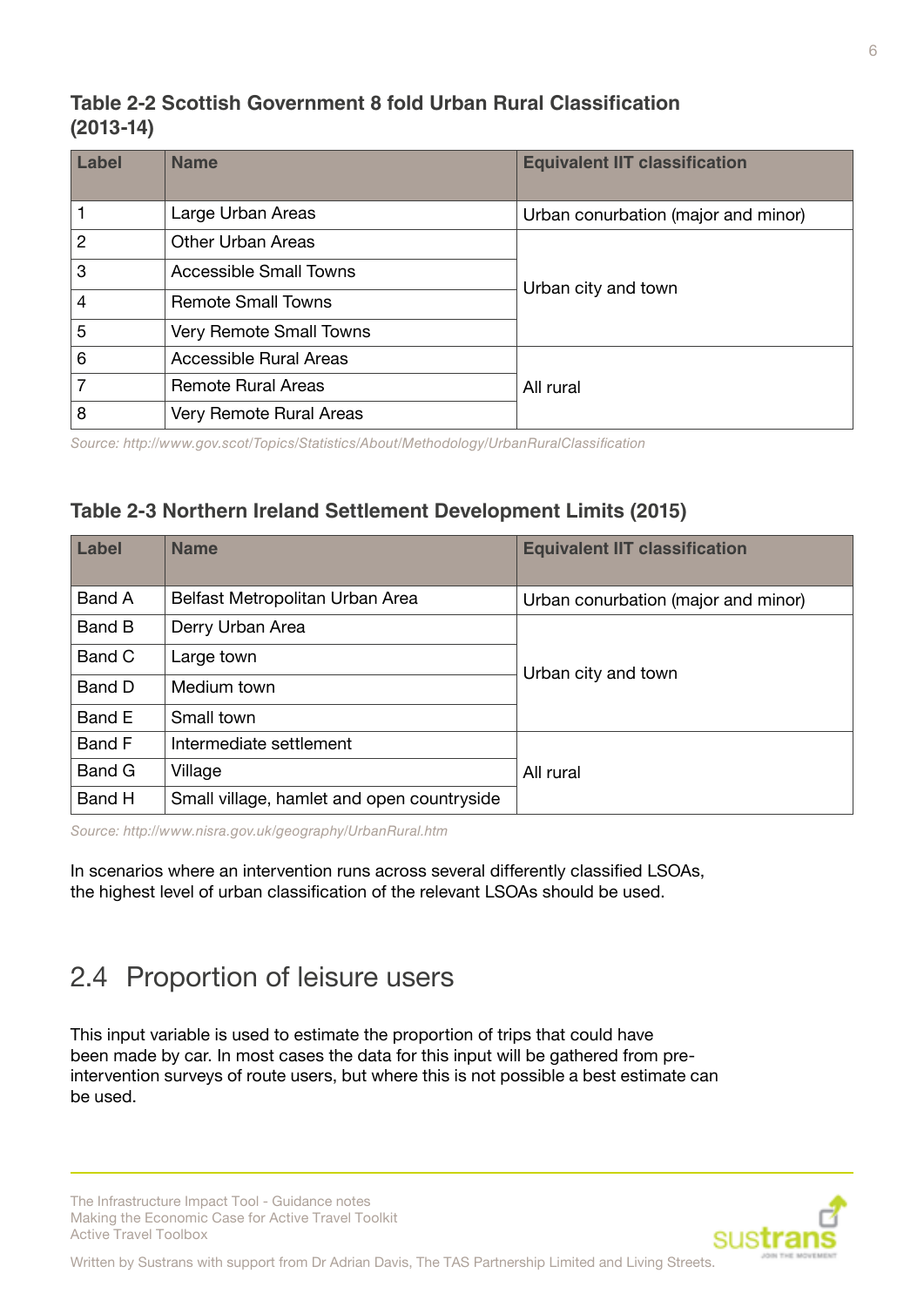### <span id="page-6-0"></span>**3. Outputs**

This part of the document explains the outputs of the IIT.

### 3.1 Usage

The figures presented at the top of the results are the new cycling trips that will take place each year following the intervention. It is assumed that it represents the maximum level of post-intervention usage.

| <b>USAGE</b>                                |                             |
|---------------------------------------------|-----------------------------|
| Annual pre-intervention cycling trips       | 100,000                     |
| Type of intervention                        | Pedestrian and cycle bridge |
| Estimated % increase following intervention | 44%                         |
| Annual additional cycling trips             | 44,167                      |
| Annual post-intervention usage              | 144, 167                    |

*Figure 4-1 Usage output*

### 3.2 Mode shift

This section of the outputs details the proportion of the new trips that could have been made by car and the car kilometres that this removes from the road.

| <b>MODE SHIFT</b>                                             |         |
|---------------------------------------------------------------|---------|
| <b>Annual additional trips</b>                                |         |
| Proportion of cycling trips that could have been made by car  | 32%     |
| Car km removed from the road by pre-intervention cycle trips  | 123,600 |
| Car km removed from the road by post-intervention cycle trips | 178,191 |
| Additional car km removed from the road                       | 54,591  |

*Figure 4-2 Mode shift output*